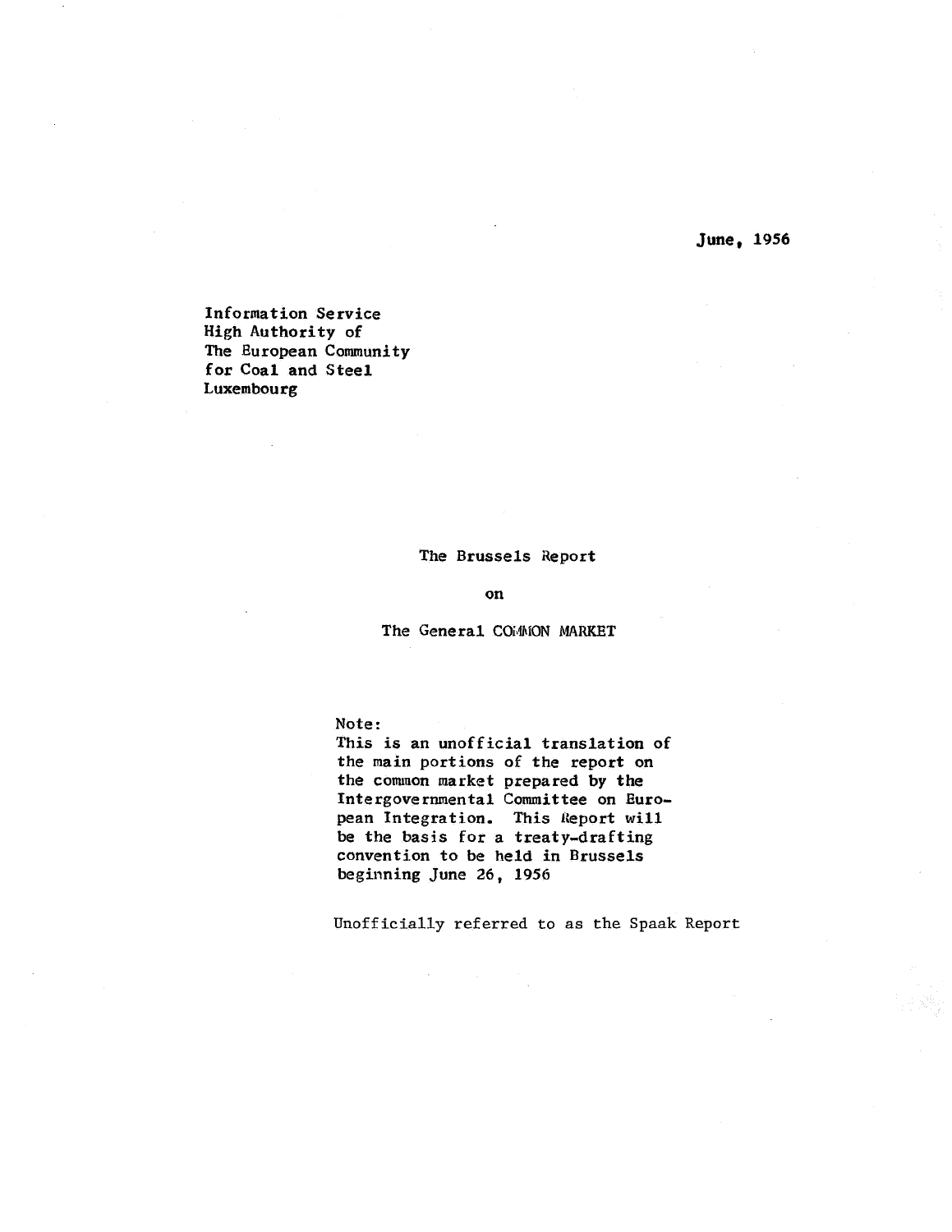#### TiTLE I

#### THE FUSION OF MARKETS

#### CHAPTER  $1$  - THE CLS FOMS UNION

# Section 1 - The Elimination of Customs Duties within the Common Market

The progressive elimination of customs duties among the member countries will regulate the timing of all the measures which must lead to the final realization of a common market.

Just as the common market must affect all economic activities, so too the elimination of customs duties must progress simultaneously over the whole range of production activities.

The simplest solution would have been to provide at regular intervals for an equal percentage reduction for all customs duties existing in each country. Because of its rigorous automatic nature this system would not take into account certain particular sensitive areas of production and there would be a risk of stimulating in turn a more frequent resort to safeguard clauses. fhe application of this solution will therefore be limited to the first general reduction. Later on, more flexibility will be introduced into the system.

This flexibility can be achieved by applying the specified rate of the reduction on the average duty of a group of products rather than on each individual product. The problem which arises, however, is how to establish these groups.

If there existed a well established international classification and statistics drawn up uniformly on the basis of a common nomenclature the group-<br>ing of products could be made within this framework. The attempts to establish<br>an international nomenclature are only in their initial stages a are based on different nomenclatures. Under these conditions a great deal of time could be lost in attempts at classification, in discussing extreme cases, and ih statistical computations on entirely new bases. The proposed principle is quite different: that is, to classify the products in each country by the amount of duty which is levied on them.

In applying this principle the products on which a duty of up to 10% is<br>levied are grouped together on the basis of five points per group and similarly<br>if the duty is over 50%; between these two extremes there would be gro (tranches) of  $2\frac{1}{2}$  points each since it is within this range that most of the present customs duties lie.

If average reductions were called for on each category thus established the system would come up against two objections. Firstly, even the lowest rates must be reduced while competing industries in question would maintain provisionally some protection. Secondly, the incentive would be lost to reduce duties more drastically in the groups with high duties in order to delay the reduction of lower duties affecting sensitive products. Consequently it is proposed that each Government be permitted in calculating the average rate of reduction, to link the groups (tranches) defined above in pairs as they see fit.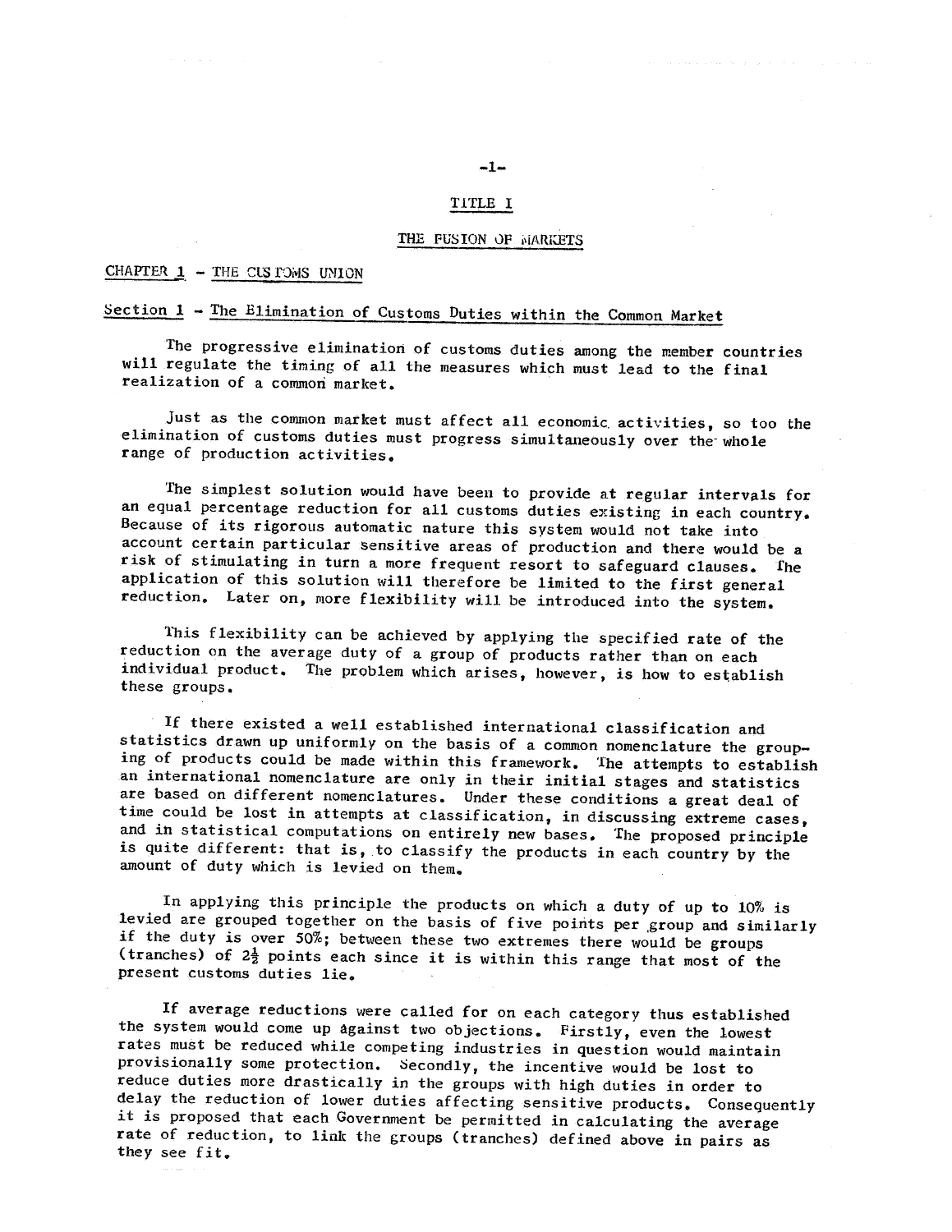This average reduction of the tariff is determined by weighting the percentage of tariff reduction for each product according to the value of imports of this commodity from other member countries of the common market. A reference period based on one year would have only a purely accidental character. A fixed reference period is in danger of becoming meaningless at the end of the l2 or 15 years envisaged for the establishment of the market, and it would not permit countries to adjust their action on the basis of experience gained. It is thus proposed to calculate the rate of reduction at each stage on imports during the last three years for which statistics are available.

In calculating the average reduction prohibitive duties have no weight or very insignificant weight. It is necessary, therefore, to find a way to bring them into the reduction. It is therefore proposed that duties higher than 33-1/3 percent should undergo in each stage a reduction at least equal to half of the rate of reduction which must be applied on an average in each group.

The starting point of the reduction should be the effective rather than the scheduled duty rate. Utherwise the system would be meaningless since the

objective is to eliminate all the duties. Nor can the base be the duty applied at the time of the first reduction because this may prompt Governments to increase the effective duties. It is therefore proposed to take as a base<br>the average duties applied during the years 1953, 54 and 55 except for excluding from the calculation certain reductions applied during a strictly limited period; (in those cases) the most recent scheduled duty would be taken, if as a result of international negotiations, it is lower than this average level.

On certain products customs duties are applied as a tax on consumption rather than as a means of protection. This is the case for fiscal duties. These duties must be included in the general system of reduction and elimination. It is up to the Governments to establish or to increase for compensation purposes the specific consumption taxes or excises, which will be subject in international trade to the rules of exemption for export and compensation for  $import - to the extent that this is not rendered unnecessary by the progressive$ harmonization of fiscal legislation.

In the first four year period after the Treaty comes into effect the rate and timing of the reductions would be determined as follows:

At the end of the first year by 10%, followed by two more reductions by 10% at 18-month intervals so that in the first stage of four years duties would be reduced by 30%.

In the second stage the two first reductions of IO% will again be made after 18 months; a third reduction of 10% will be made at the end of the eighth year. In the third stage it would be necessary to eliminate the remaining 40%.

For the second and third stages the system could, however, be modified by proposals of the European Commission which are submitted to a vote in the Assembly and adopted by a qualified majority of the Council. This procedure would permit a possible extension of the time periods for the complete elimination of customs duties within a maximum limit of 15 years. The rule of unanimity must, in effect, be avoided lest one state by its veto power obstruct the introduction of the flexible formulae envisaged in the Treaty itself.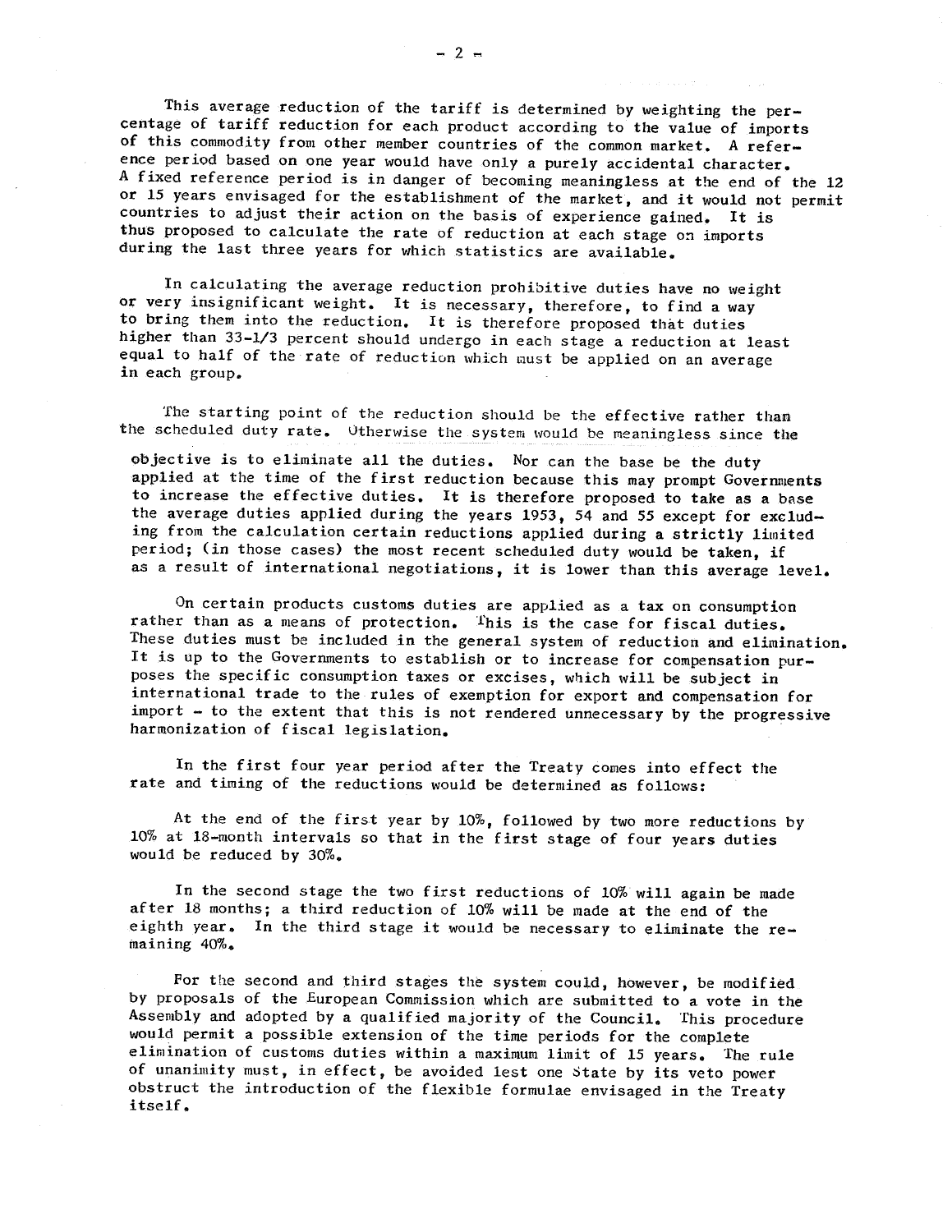As against this any shortening of the timing of three stages of four years each , or any modification of the system envisaged which would in practice have the same effect cannot be applied except by unanimity, since no State can be obliged against its will to go beyond the commitments to which it has formally subscribed.

### Section 2 - Establishment of a Common External Tariff

The decision to establish a customs union implies the establishment of a common tariff with respect to third countries. In this case three questions ar ise :

- the level of this tariff;
- the mechanism by which it is progressively established, starting from the different tariffs of the member countries;
- the conduct of negotiations by which the tariff can be modified even before finally achieved, or can evolve after the end of the transitional period.

It should be possible to avoid any doctrinal conflict on the desired level of the duties if each country recognizes the new conditions which are opened by the prospects of a real common market.

It would be contradictory to establish this common market in the name of greater productivity which will result for our economies while at the same time maintaining the previous protective measures. Besides, a high duty is, in any case, excluded by the GATT rules concerning the establishment of a cus toms union.

In addition, the fear of an increase in living costs in countries where the tariff would be increased would not take into account the compensation resulting from the total elimination of customs duties for important producers in the common market.

One cannot underestimate the power of negotiation which will help this powerful group to obtain compensation for the reduction of protection below

the common tariff level that GATT allows it to establish, and to contribute in this way to the reduction of customs barriers in all international trade.

GATT envisages that the common tariff of a customs union in its general incidence would not be higher than the various national tariffs which it replaces. This formula does not require any special method of calculation. It requires only that once the common tariff is established the total duties levied do not represent a higher percentage of the value of imports of the customs union than the total amount of the duties charged previously by the States in relation to their total imports. This does not oblige the union to calculate the new tariff on the basis of the weighted average on past imports. Once the common tariff is established and commercial agreements are concluded on a common basis, there is no reason for imports into the territories of the different member States to have the same pattern as those resulting from the different commercial policies and distinct customs tariffs. A comparison of global consumption would perhaps better reflect the import potential that each country represents.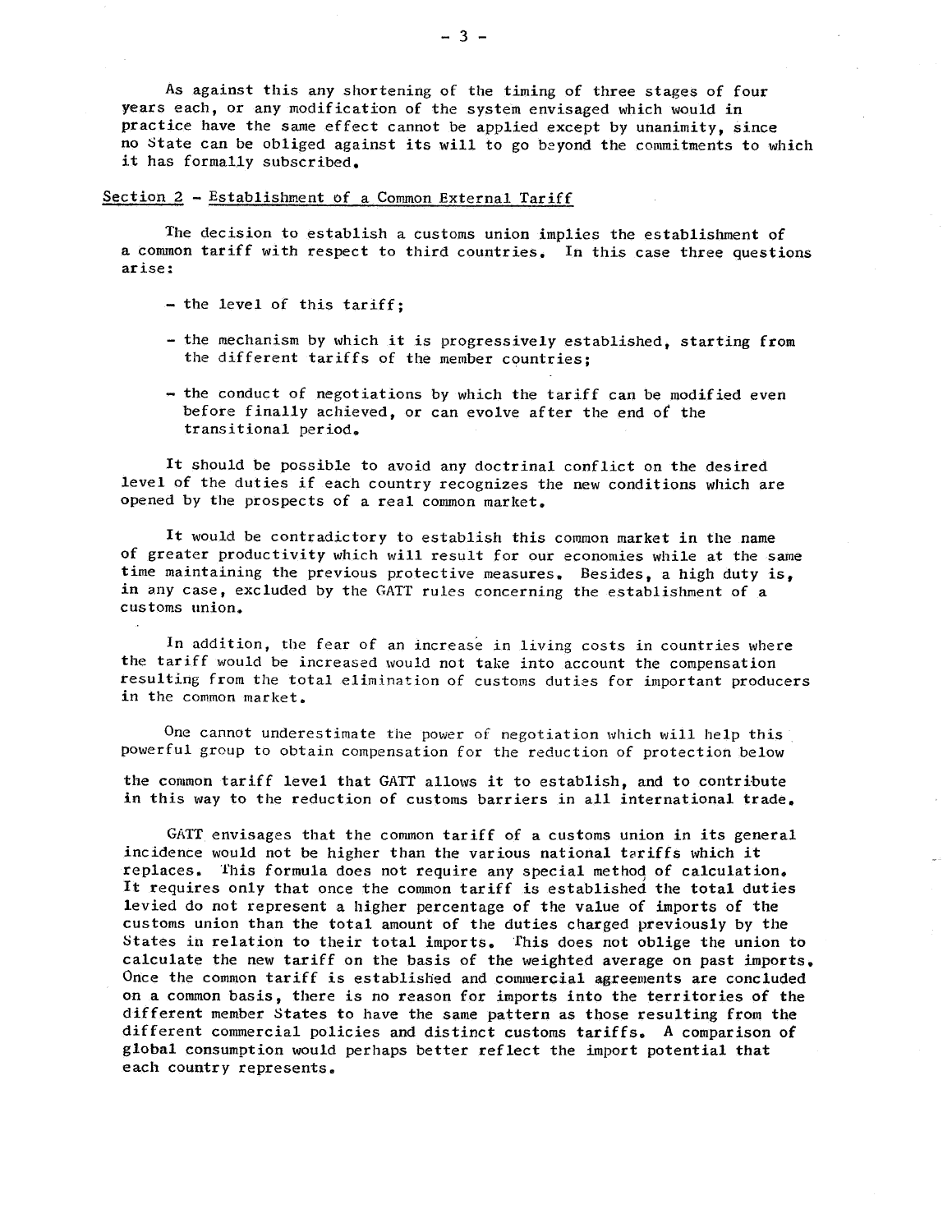Do we want, however, to determine the weighted average on imports themselves? Furthermore , is it necessary to decide whether it is desirable to apply a uniform weighted average on all duties based on global imports from third countries or to make a weighted average on each commodity based on its imports.

In the first case, one runs into the paradox of giving imports of raw materials, which are generally exempt from duties, an important role in determining the common duty. Should weights be sought for each commodity? In the absence of a common nomenclature and statistics established within this framework the required accounting would take many years while a tariff thus calculated with such difficulty may be entirely distorted. In fact, even if each national tariff possesses some internal harmony an average weighted duty for each item may result either in a lower or a higher tariff according to the relative weight of the imports of the product in question in low and high tariff countries.

It is necessary therefore to adopt a simple method which avoids useless statistical exercises while at the same time ensuring an internaL harmony of the common tariff and its conformity with the GATT regulations.

A solution will be sought by taking the arithmetic average of the existing duties. However , a tariff resulting from a simple arithmetic average would be higher than the level which is compatible with the GATT rules, and its internal harmony, particularly as regards raw materials , semi-finished products and finished products, would not be ensured.

This dual problem will be answered by fixing maximum rates at different levels for raw materials , semi-finished products and finished products and by substituting in the calculation of the arithmetic average the maximum rates for the duties which exceed them.

In cases in which the proposed system does not result in a satisfactory formula, a solution should be sought through negotiation among the member states with the help of proposals of the European Commission.

For the purpose of calculating the external tariff as well as the reduction and elimination of the duties within the common market , the existing duties are to be defined as the average of the duty rates effectively applied during 1953, 54 and 55 or the legal tariff if it is lower, but ignoring purely temporary reductions.

The common tariff should be put into effect progressively during the transitional period in ordet to permit a gradual adjustment of the economies of member states to the changes in their tariffs with respect to third countries, to prepare the basis for negotiations with third countries, and to achieve a parallelism in the establishment of the common tariff and the elimination of internal duties.

a) For items on which the unadjusted present duties do not differ by more than 15% or b<sub>/</sub> more than 3 points from their arithmetic average the average duty is applied when the first reduction of 10% on customs duties takes place within the common market.

b) For other items each country, in its relations with third countries, will reduce the difference between its own duties and the common tariff by  $30\%$ at the end of the first four year period, by another  $30\%$  at the end of the second period, in order finally to adopt the common tariff at the moment when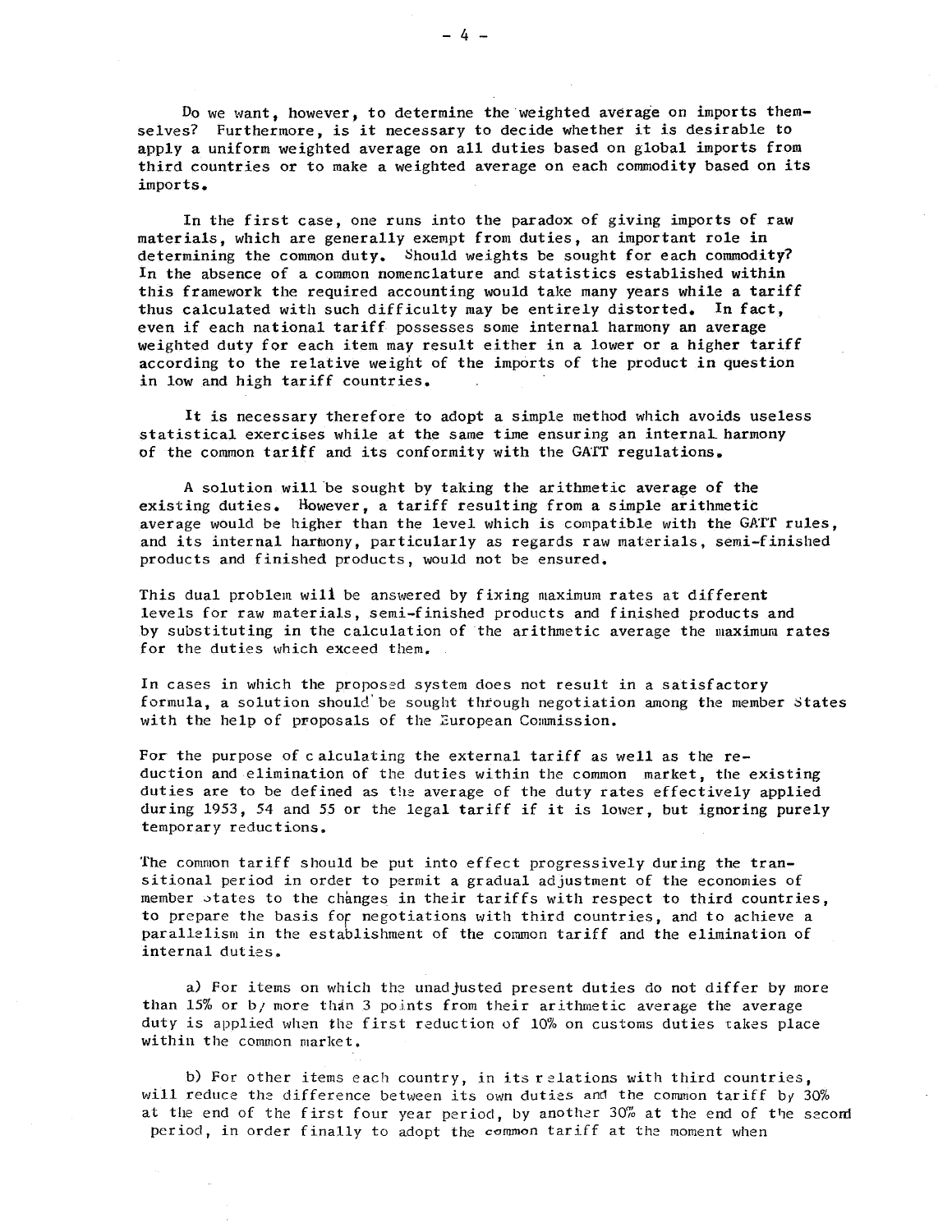customs duties will be completely eliminated within the common market. The schedule thus envisaged allows the common nomenclature which is indispensable for a common tariff, to be put into effect in time; the work which is very far advanced will have to be finished in very short order.

c) Harmonization of the tariffs, however, must be carried out in advance in cases where the reduction of internal duties threatens to give rise to transhipments because of the divergence from the external duties. Whenever country "A" reduces its internal rates to such an extent that the internal rate becomes lower than the difference between its own external tariff and the external tariff applied by Country "B", the remaining difference must be shared by both countries; Country "A" will lower its external tariff and Country "B" will increase its tariffs each proportionately to the difference between the initial tariffs and the final common tariff. (1)

d) A safeguard clause must be envisaged in order to permit certain countries in particularly delicate cases to postpone either a reduction or an increase in their tariffs. Its application would require the approval of the European Commission and can only be granted for a limited period and for items which do not represent for the country in question more than  $5%$  of the value of imports of such commodities from third countries. In such cases, either certificates of origin, tariff quotas, or agreements regarding re-exporting should be applied to the extent necessary to avoid transhipments.

If the Commiss ion refuses to agree , the interested State could have recourse either to the Council of Ministers or to the Court.

The mechanisms described above define the level of the common tariff which will be applied in the absence of concessions obtained from third coun-<br>tries. Negotiations with third countries could be undertaken with a common tariff of this type in view. It should also be noted that, to the extent that the rules agreed upon among the member States result in a tariff which is lower than the limits which the GAiT allows , these duties would not be considered as consolidated. It is indispensable that the negotiations be conducted in common: the European Commission will be responsible for them on the basis of a mandate from the Council. As effective and total application of this common tariff is approached, it may become necessary to overcome the difficulty which the unanimity rule imposes in establishing these rules.

(I) Assume that for some product Country "A" has an initial duty of 40% and Country "B" 10%, so that the remaining internal duty for Country "A" will no longer make up the difference once it has reached 30% (i. e. a reduction of 25% from the initial level). Let us suppose that it is reduced to 24% (i.e. a 40% reduction for this particular item) even before the average reduction of 30% is achieved for the tariff as a whole. fhere is a danger of transhipment, the sum of the duties for movement across Country "B" (i.e. 10% plus 24%) being less than the external duty of "A" (which remains at 40%). The difference to be made up in 6 points. How should it be divided? Let us suppose that in applying the rule of the corrected arithmetic average, calculated on the four existing tariffs , the final common tariff for this item should be established at 20%. The external tariff of "A" diverges from it by 20 points, and that of "B" by 10 points. "A" must reduce its tariff two times as much as """'s is raised and the new external tariffs will be established provisionally at 36% for "A" and at  $12%$  for "B". It may be noted that this method can be' applied several times and can even be adjusted to variations in the final future tariff resulting from the negotiations which are to take place during the transition period.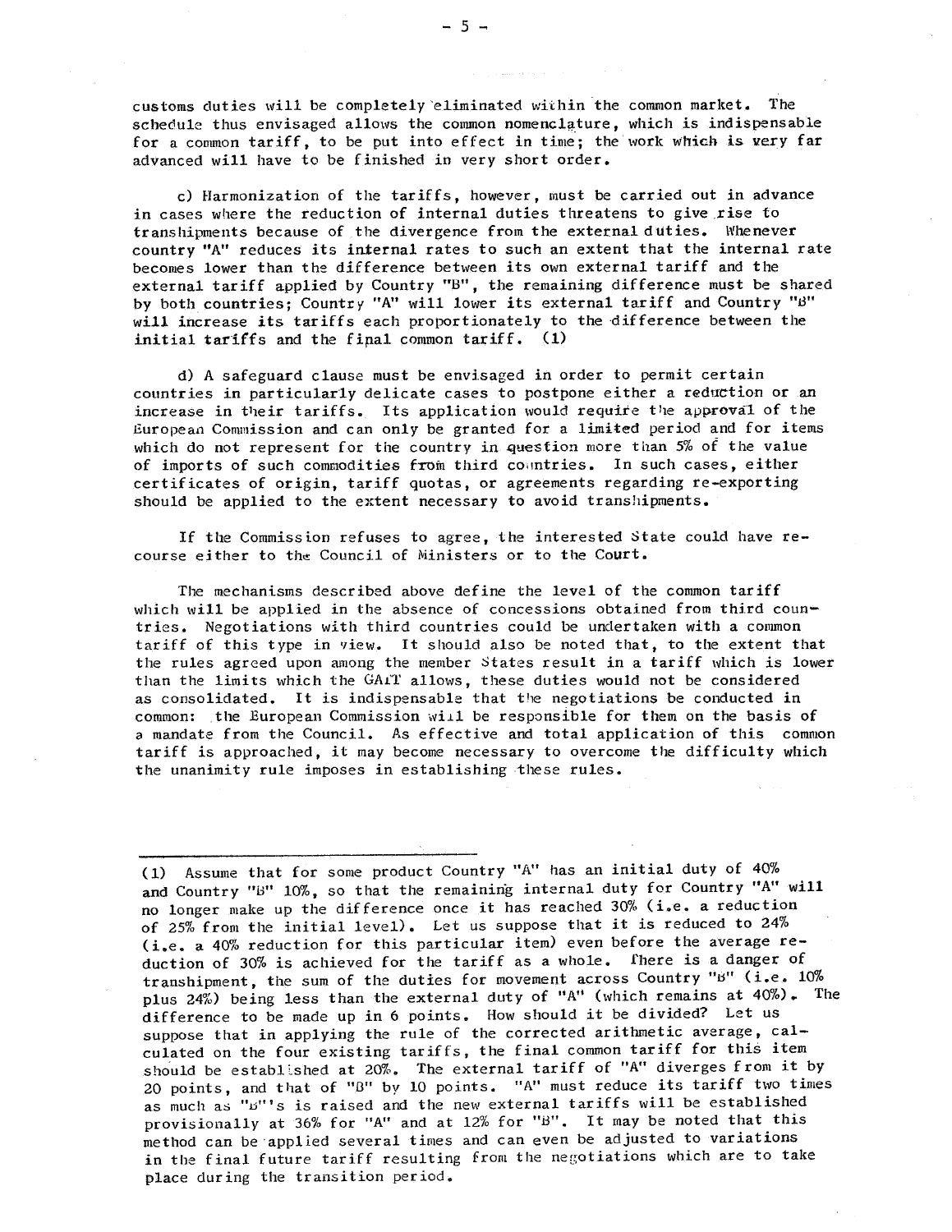For decisions on the proposals of the European Commission a qualified majority will be considered adequate after the end of the second stage and for changes in the customs duties which do not differ more than 30% or 5 points from the common basic tariff.

These detailed tariff negotiations are distinct from the overall negotiation which aims at the entry of certain European countries into the common market or establishment of a particularly close association with the Community. These negotiations, whose possible repercussions will be such that the unanimity of Governments is required, should be undertaken as soon as possible after the entry into force of the treaty.

 $\mathcal{L}$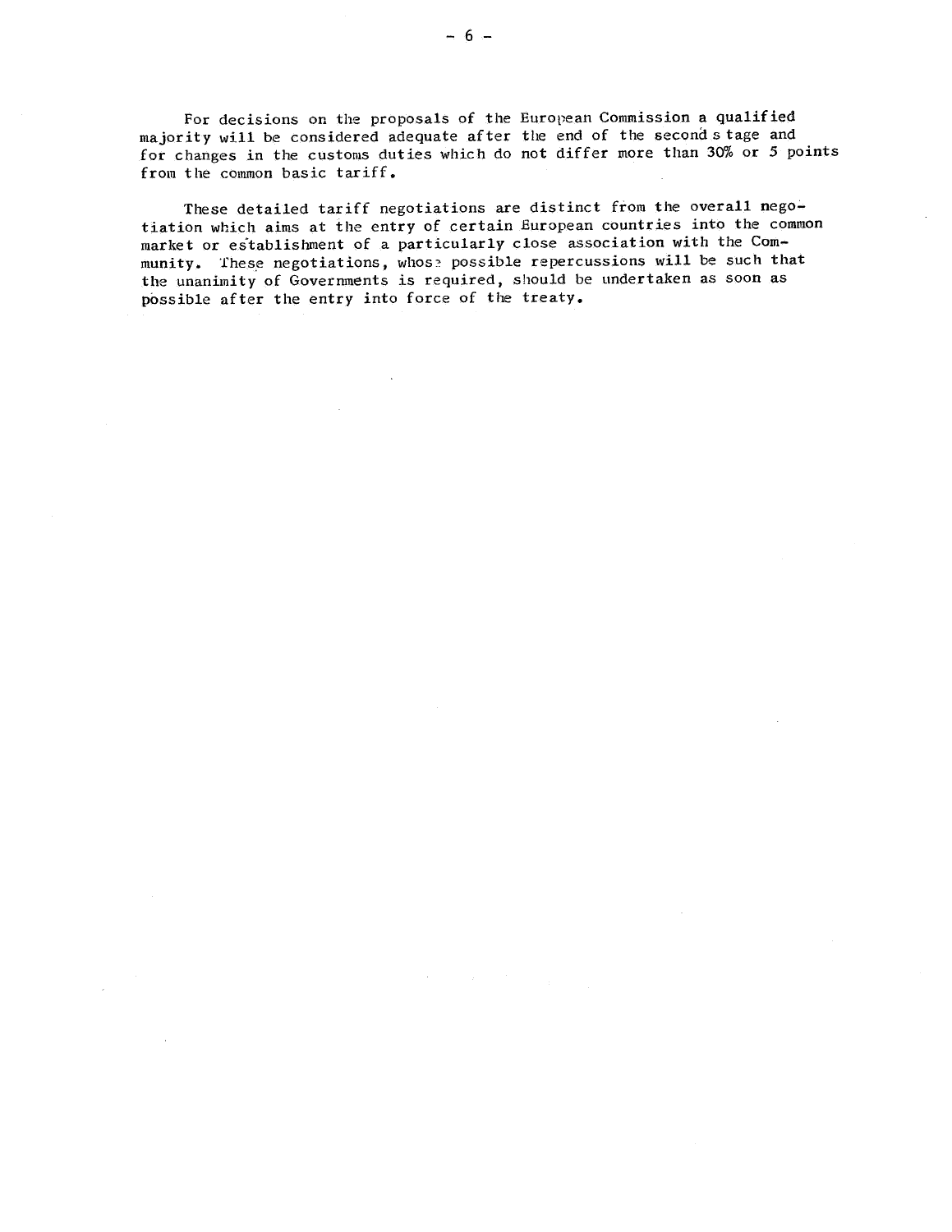#### ANNEX

# Summary of the Proposals Concerning the Common Market in the Report to the Ministers of Foreign Affairs

#### Title I

#### The Fusion of Markets

#### CHAPTER I - The Customs Union

#### Elimination of customs duties within the common market.

1. The starting point for the reduction is the average duty levied (perçu) during the years 1953, 54 and 55 or the scheduled duty (inscrit) if it is lower. The first reduction will be applied across the board on all commodities. The following reductions will be applied to the average for groups of commodities.

2. Commodities are grouped according to the duties levied on them by intervals (tranches) of 5 points for duties up to 10% and above 50% , and by intervals of  $2\frac{1}{2}$  points for duties between 10% and 50%. Any two of these groups can be linked together at the choice of the Governments.

3. The average reduction applied to the groups thus established by uniting two intervals is calculated by weighting the percentage of reduction on each tariff position (poste) by the value of corresponding imports from other Community countries during the three last years for which statistical information is available.

4. During the first stage reductions take place initially at the end of the first year, and thereafter at 18 month intervals; during the second stage. they again take place at 18 month intervals and at the end of the eighth. year. There remains 40% to be eliminated before the end of the transitional period.

5. Modifications in the system envisaged will require unanimous approval of the Council of Ninisters if it is a question of reducing the time periods.

In other cases and on the proposal of the European Commission a majority of  $2/3$  of the Council will suffice. However, the delays can be extended only for three years so that the transitional period will end after a maximum of 15 years.

6. After the fifteenth year certain temporary derogations can still be proposed if they are recognized as necessary to prevent fundamental and persistent troubles in the economies of the member States. These derogations would COme into play only within the limits fixed in the Treaty and with the agreement of the common institutions.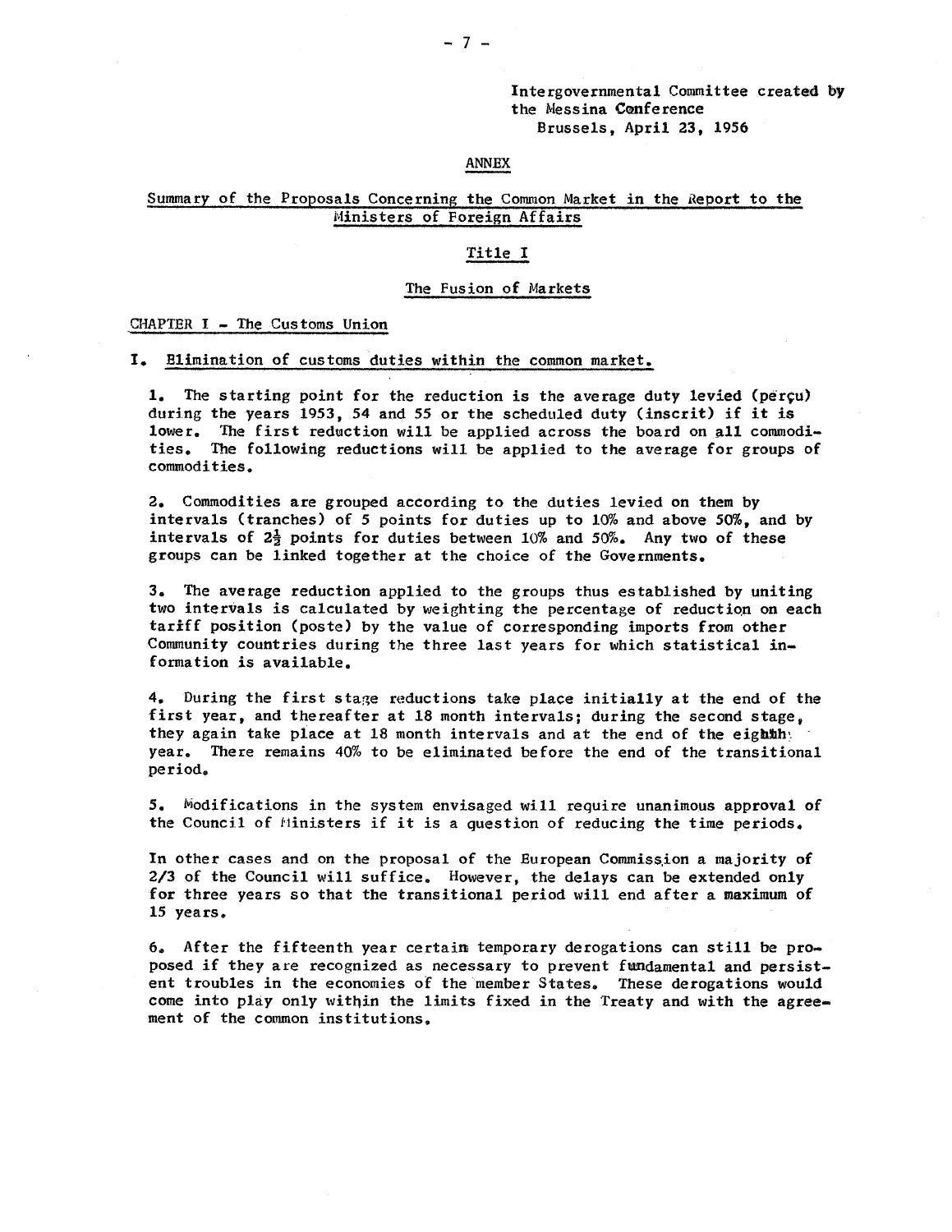#### II. Establishment of a Common External Tariff

A. The system for the establishment of a common external tariff willbbethhe following:

1. The starting point for the calculation of the tariff is based either on the average of the duties levied during the years 1953-1954 and 1955 or on the scheduled duty rate if it is lower.

2. The tariff positions, classified in three categories according to a nomenclature already agreed upon, will be brought down to certain maximum levels which will differ for raw materials, semi-finished products and finished products.

3. The level of the external tariff will be established on the basis of an arithmentic average of the duties levied on each product, after the high tariffs have been brought below the maxima envisaged for each category.

4. In order to achieve the level thus de fined the following schedule will be applied:

a) On items where the present unadjusted duties are not more than 15% above or below or more than three points away from their arithmentic average this

average will be applied when the first decrease of 10% is made on customs duties within the Common market.

b) On other items at the end of the first stage of four years each country, in its relations with third countries, will reduce by 30% the difference between its own duties and the level of the corresponding duties of the common tariff. A second reduction of 30% of the difference will be made at the end of the second stage of four years.

c) The application of the common tariff itself will take place at latest at the time when customs duties are completely eliminated within the common market.

d) Advance actions will have to be taken in harmonizing the national tariffs with the common (external) tariff whenever the reduction of internal duties threatens to bring about transhipments, because of the difference from the external duties.

e) If the mechanisms proposed above do not permit a satisfactory formula to be determined in certain cases , a solution will have to be sought through negotiations among the member States, and facilitated by proposals of the European Commission.

The European Commission will be able to grant a country the benefit of a safeguard clause for a limited period and for tariff positions not exceeding 5% of its imports from third countries. If this (safeguard) should not be granted, the interested State would be able to have recourse either to the Council of Ministers Or the Court.

B. Negotiations with Third Countries

It is the common tariff defined above which will be applied towards third countries , except for concessions obtained from them by negotiations.

1he European Commission will make proposals and conduct tariff negotiations with third countries under a mandate approved unanimously by the Council.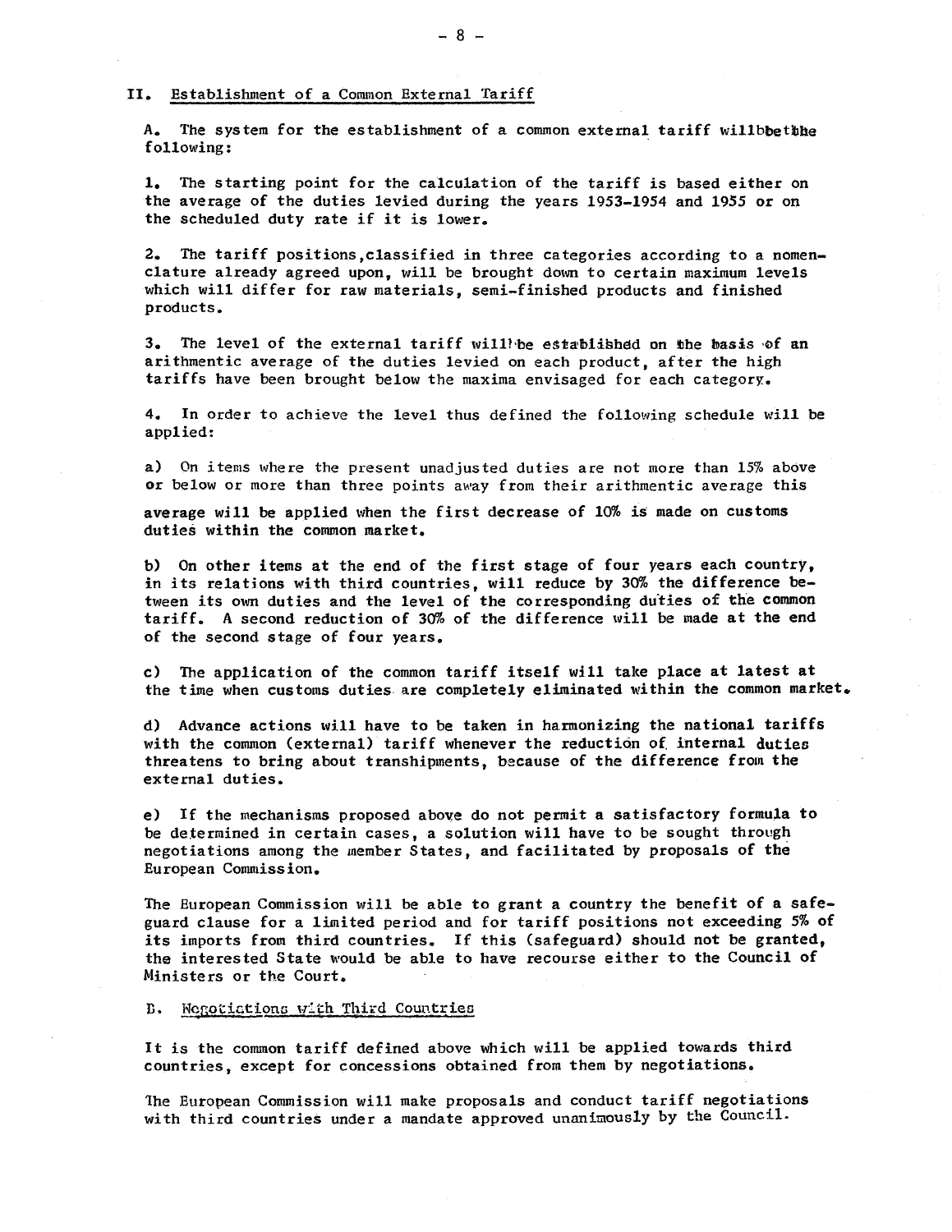However, beginning with the ninth year a qualified majority will be sufficient to modify duties which do net differ by more than 30% or 5 points from the common basic tariff.

Negotiations for the establishment of associations between the Community and third countries will take place as soon as possible after the Treaty comes into effect on the basis of proposals of the European Commission approved unanimously by the Council of Ministers.

#### CHAPTER  $2 - \sqrt{U}$ Oras

#### Section  $1$  - Import Controls

The methods used by the OEEC for the elimination of quotas will continue to be employed until the date of the first lowering of customs duties carried out within the framework of the Treaty.

The liberalization already accomplished through application of -the standards of the OEEC will be consolidated among the Six who will endeavor in addition to maintain the liberalization agreed to beyond these standards.

The liberalization which has been consolida.ed among the Six could be reopened only in cases where the Treaty itself would authorize the operation of a safeguard clause after liberalization.

After the first lowering of customs duties, the new mechanism proposed for the "Community will be as follows:

- 1. All bilateral quotas open to one partner on imports from others will be added together in order to establish global quotas, by commodity, open to all the producers of the Community
- 2. These global quotas will be increased each year on the order of 20% above the preceding year. As a result of being progressively increased, they should become inoperative, not later than a year before the time that the customs duties themselves are to be eliminated.
- 3. The starting point for an increase of the very small or non-existing quotas will be, at the choice of each interested State, either 1% of the national production in question or imports corresponding to the average of the Community for the product in question.
- 4. When the quota takes the form of a purchasing monopoly (governmental Or business) , the. proposed system will be replaced by proposals of the European Commission concerning the adaptation of the existing organizations which will have either to disappear, be adapted to the common market or, where necessary, be replaced by a common organization in such a way as to eliminate progressively the discriminations among the different suppliers of the common market. This procedure will be applied equally to fiscal monopolies.

#### Section 2 - Export Controls

During the first four-year period and after consultation with the European Commission certain export controls or export taxes having a similar effect could be maintained among the member States but they must be eliminated at the end of the fourth year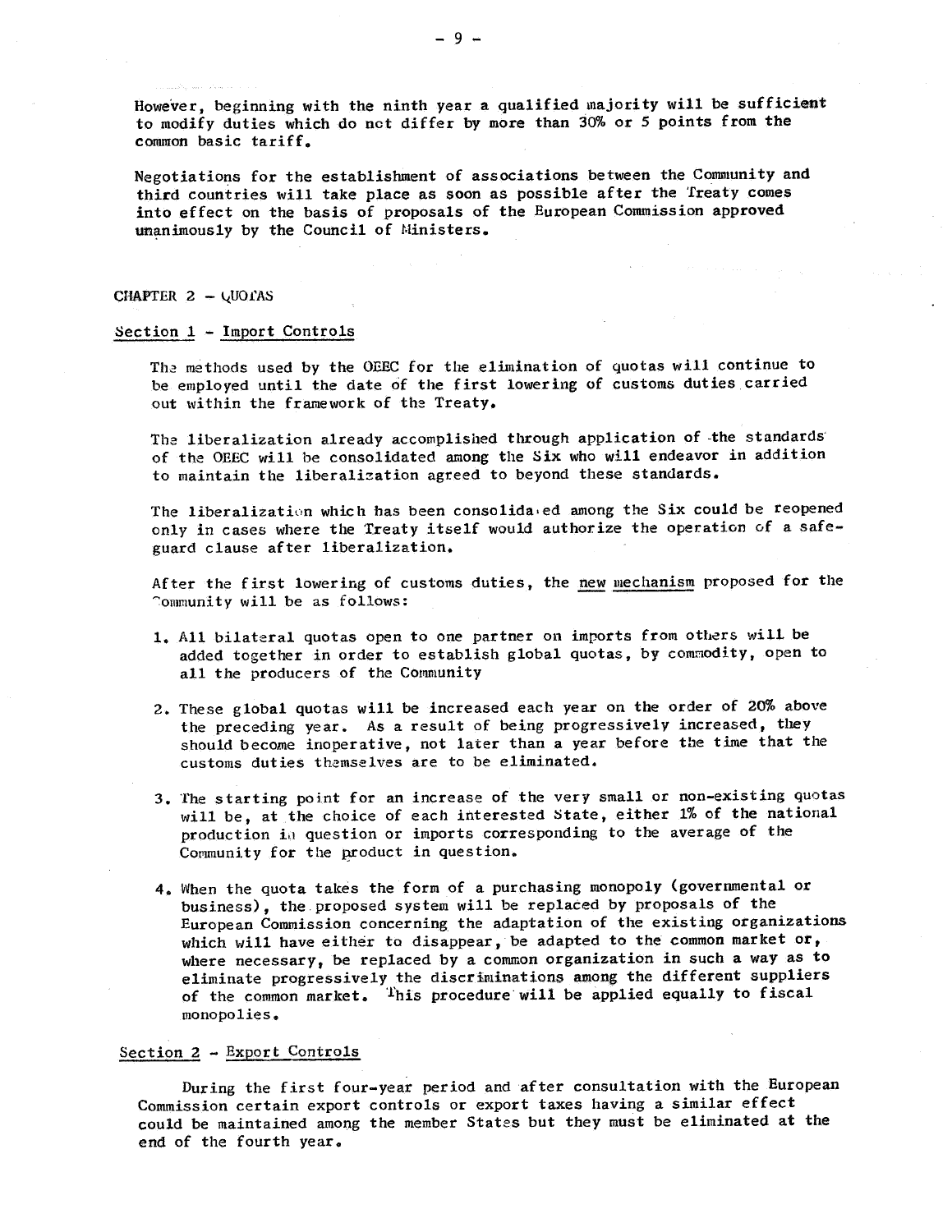In relations with third countries and within the framework authorized by GATT, export controls for the duration of the transitional period will remain under the responsibility of each of the States to the extent that there is, in practice, a certain autonomy in the commercial policy of the member States. At the end of the last stage, export restrictions will be subject to the common commercial policy of the Community vis-a-vis third countries.

#### $CIIAPTER$  3  $-$  SERVICES

At the moment when the Treaty comes into force a stand-still agreement will be applied consolidating the pertinent rules of liberalization adopted by the member countries within the framework of the OEEC and the GATT.

The Treaty itself will specify the principles and rules of procedure binding the member States:

- a) during the first two stages (8 years) the European Commission will make proposals for the modification of existing national regulations concerning services and the elaboration of a common regulation. The proposals of the Commission should
	- 1. in the first instance deal with services directly connected with the costs of production and facilitating the free circulation of goods;
	- 2. see to it that national regulations, as long as they are maintained, are applied without discrimination on the basis of residence and nationality;
	- 3. determine to what extent the national regulations correspond or not to the requirements of public order

The proposals of the Commission will be submitted to a vote by the Assembly. In order to put them into effect a unanimous approval of the Council will be required up to the end of the second stage, and thereafter a qualified majority.

At the end of the transitional period, the rules proposed by the European Commission should be uniform. Only certain national rules can be maintained which, on the proposal of the Commission, are adopted by a qualified majority of the Council of Ministers.

#### Transport Services

On proposals of the European Commission put forward during the transitional period and to be put into effect on the same conditions as those indicated for services in general, discriminations on the basis of nationality should be eliminated in such a way that at the end of the last stage, all the nationals of member States will be assured the right to furnish and accept freely transportation services over the territory of the member states as a whole.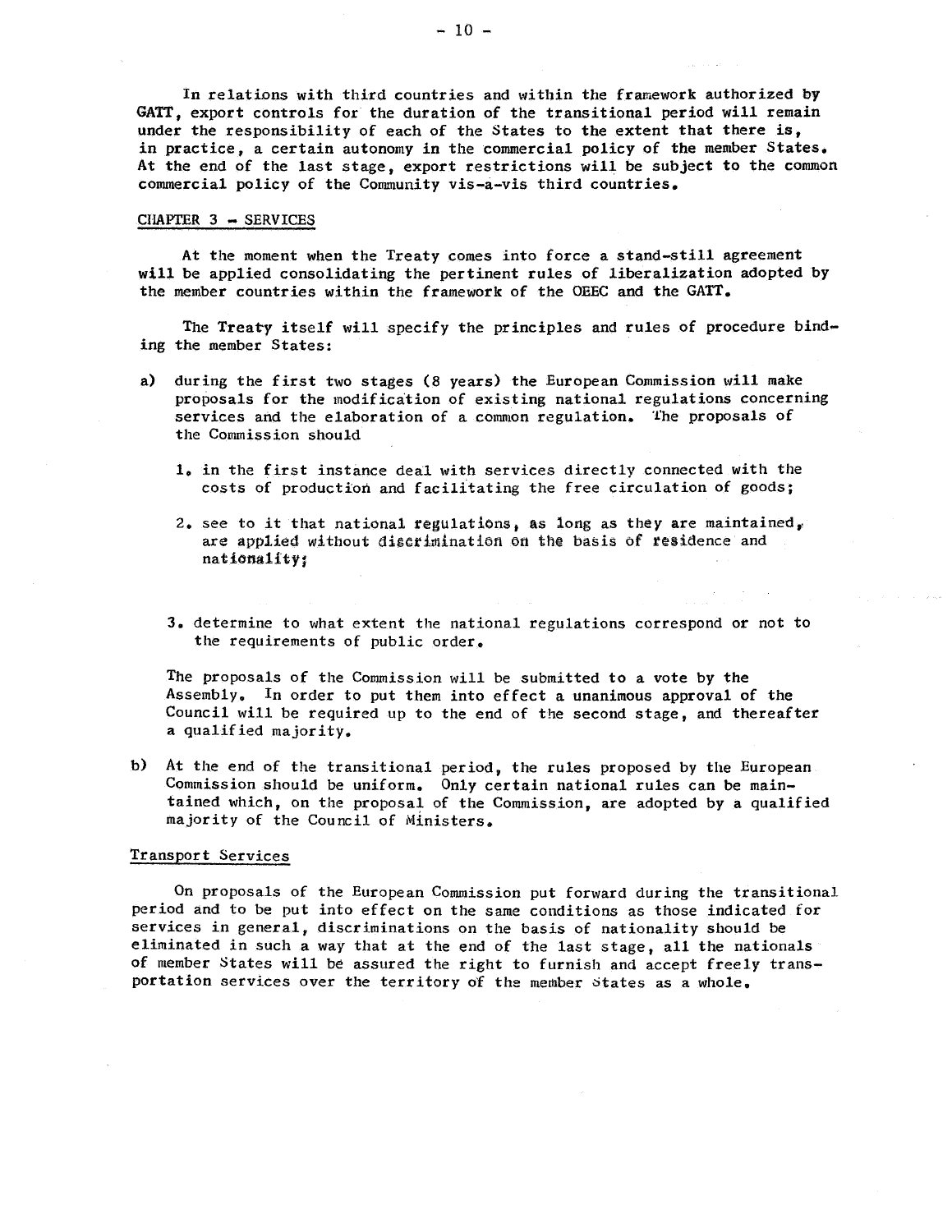#### CHAPTER 4 - AGRICULfURE

#### A. - Establishment of the Common Market for Agriculture

# a) Transitional Measures

Agricultural products will be included in the groups established for the reduction of customs duties.

The general rule for enlarging quotas will, in principle, be supplied to agricultural products. If this is not possible, a system for stopping imports, which is linked to the level of selling prices, can be used for particularly sensitive agricultural products.

For certain products for which the market is organized on a national basis, trade will at first be increased through contractual commitments which should be replaced by a common organization at the end of the transitional period.

The general system for the establishment of a common external tariff will be applied to agricultural products. The quotas vis-a-vis third countries should be progressively harmonized 'until a common commercial policy is established.

The progressive elimination of the regulations which are destined to disappear , or the progressive establishment of a COmmon organization which would replace them will result from the elaboration of certain standards which the differing regulations will have to approach concurrently or to which the new rules, to be adopted in common, will conf orm.

#### b) Definitive Arrangements

Products for which a common organization of the market would be justified will be chosen during the transition period. The common organization of the market for these products will be prepared by the establishment of a provisional balance sheet on resources and markets, which will include the stabilizing mechanisms that will eventually be necessary.

For products which are not under a common organization the market within the Community will be free. Protection with respect to third countries will be assured by customs duties in preference to quotas which would be seasonal rather than permanent.

In the exceptional case in which a national economy is both so limited and so little diversified that it cannot get rid of fundamental and persistent troubles affecting the agricultural sector, special solutions would have to be applied in order to complement, if necessary, the stabilizing mechanisms envisaged above.

# B. - The Common Market for Agriculture and Third Countries

The common market for agriculture cannot be an entity protected against the outside world, while aligning its prices on marginal internal production.